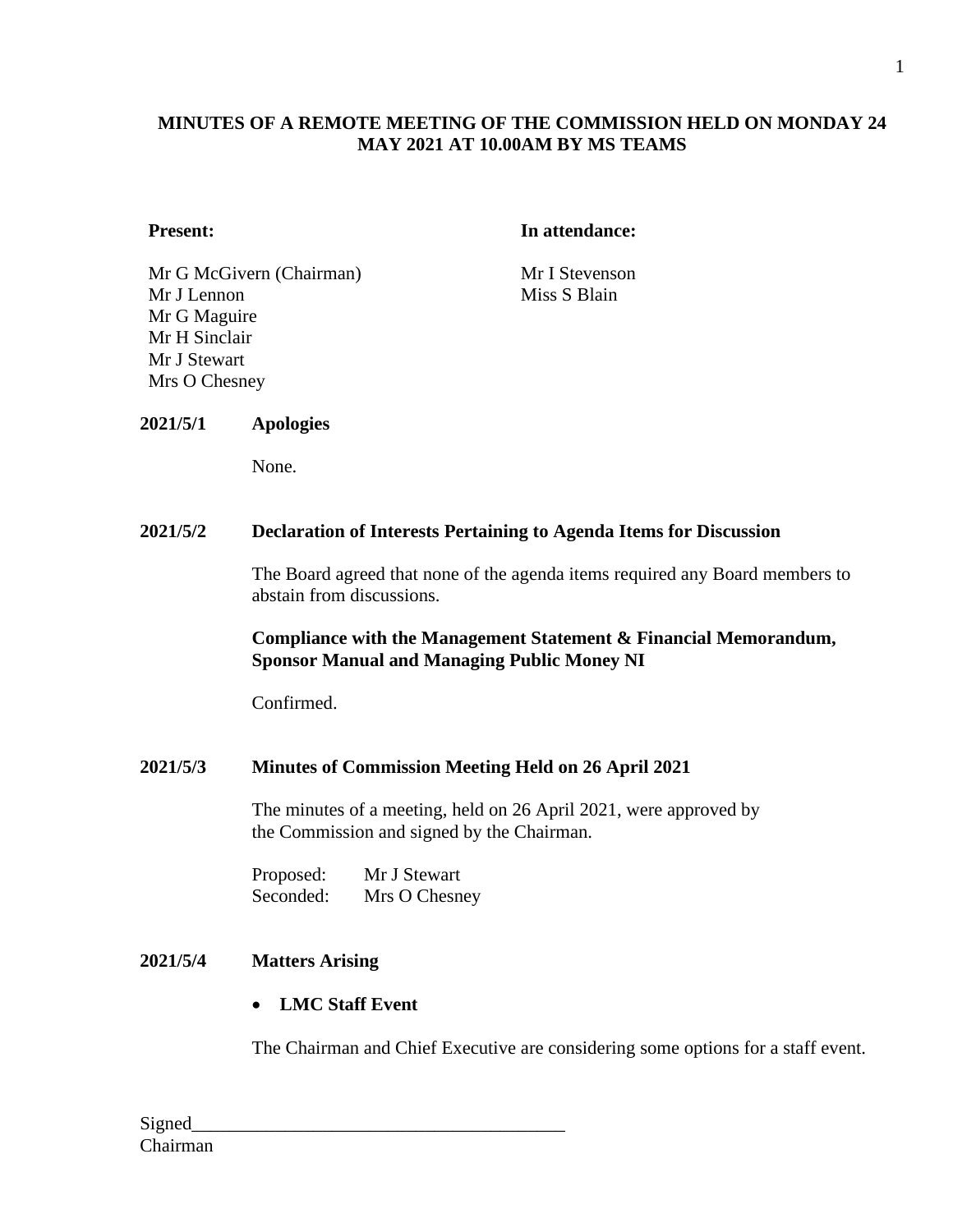## **2021/5/5 Chairman's Report**

The Chairman updated the Board on a number of current issues affecting LMC and the red meat industry and his participation in a series of meetings and events since the last meeting of the Board.

- **Quarterly Assurance Meeting The Chairman and Chief Executive gave** an update on a recent meeting with DAERA Sponsor Branch.
- *Withheld – Commercially Sensitive*

# **2021/5/6 Chief Executive's Report**

In advance of the meeting the Chief Executive had circulated a report relating to this section of the meeting.

#### • **Staffing Situation**

The Chief Executive updated the Board on the current staffing situation. The pay alignment business case is still waiting for approval.

### • **PGI Developments**

The Chief Executive updated the Board. According to DAFM, the EC is suggesting that Northern Ireland make an opposition as part of the Third Country/Member State Opposition Phase on a constructive/amicable basis which could provide a route for NI's inclusion in the Irish Grass Fed Beef PGI.

#### • **Climate Change Bill**

The Climate Change Bill has passed to the Committee stage in the NI Assembly despite concerns raised by the NI agri-food sector. The industry is now turning its attention to an impact assessment of the bill.

- *Withheld – Commercially Sensitive*
- **Balmoral Show**

**Action Point:** The Chief Executive will ask RUAS for some indication of what its minimum and maximum expectations are for Balmoral Show 2021. The Board agreed that LMC should proceed with booking marquee and stand space in the meantime.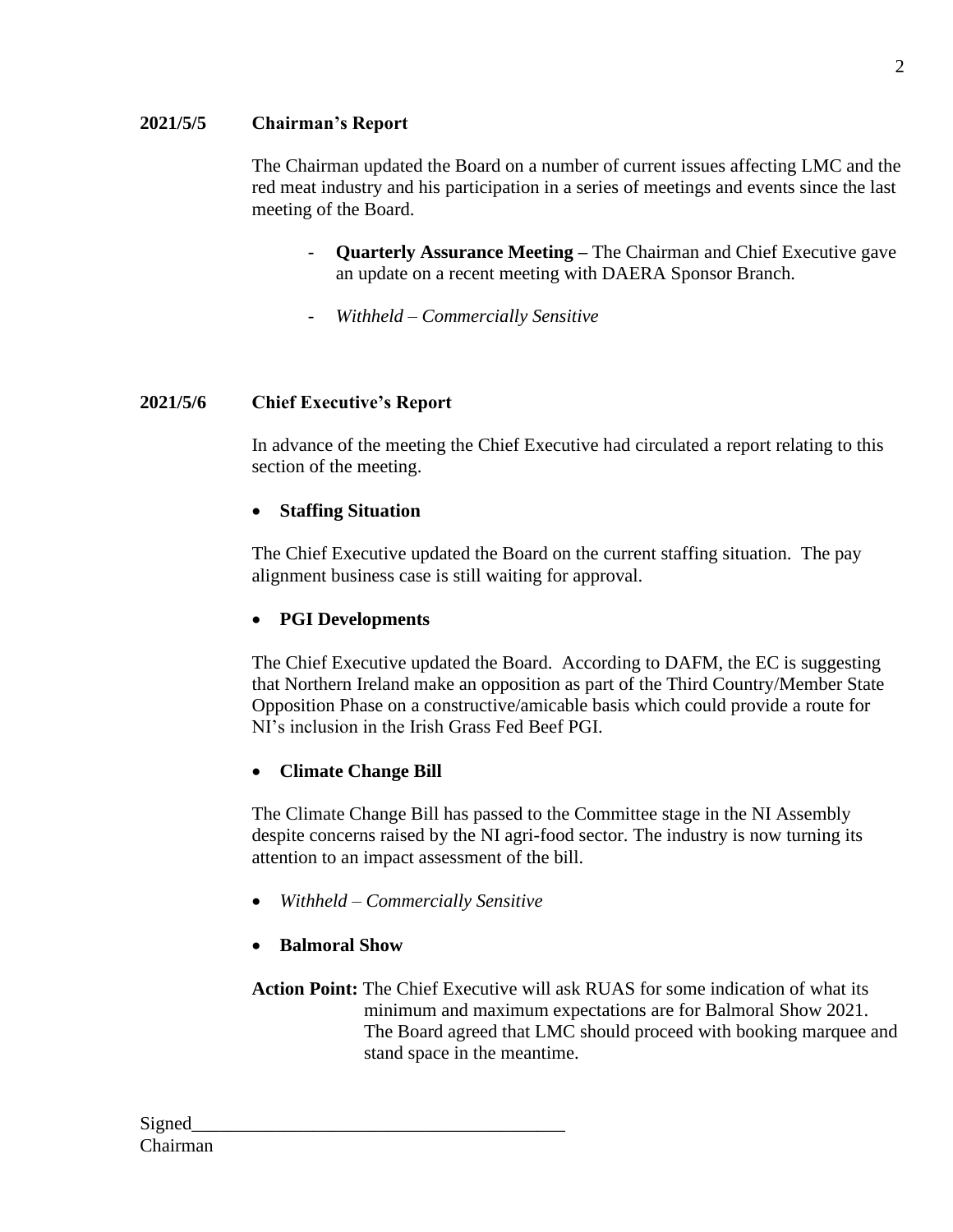• **State Aid**

The Chief Executive advised that LMC has been granted an extension of the Beef and Sheep Meat Sector Improvement Scheme (NI) 2015 for one year to 31 March 2022. A new state aid submission will have to be submitted during the current financial year.

# • **Financial Matters**

The Chief Executive had circulated draft management accounts for the year ended 31 March 2021 with the Board papers. These were noted by the Board.

# **2021/5/7 Members Register of Interests**

**Action Point**: The Board members will review their pen pictures for inclusion in the annual report and advise the Chief Executive of any changes.

**Action Point:** The Board members will forward any outstanding conflict of interest forms to the Chief Executive.

## **2021/5/8 Independent Strategic Review of NI Agri-Food Sector**

- **Action Point:** The Chief Executive will take soundings from LMC stakeholders and will draft an LMC response for consideration by the Board.
- **Action Point:** The Chief Executive will seek to arrange a meeting of the Board with Sir Peter Kendall to discuss LMC's response.

# **2021/5/9 Consideration of LMC Draft Business Plan and Budget for 2021-22**

**Action Point:** The Board approved draft Business Plan and Budget for 2021-22.

Proposed: Mr J Stewart Seconded: Mr G Maguire

**2021/5/10 Risk Management/Health & Safety**

#### **Updated Draft of LMC Risk Register**

The members of the Audit and Risk Assurance Committee recommended the updated Risk Register, including an amendment to enhance the controls surrounding information loss and security, to the Board for approval.